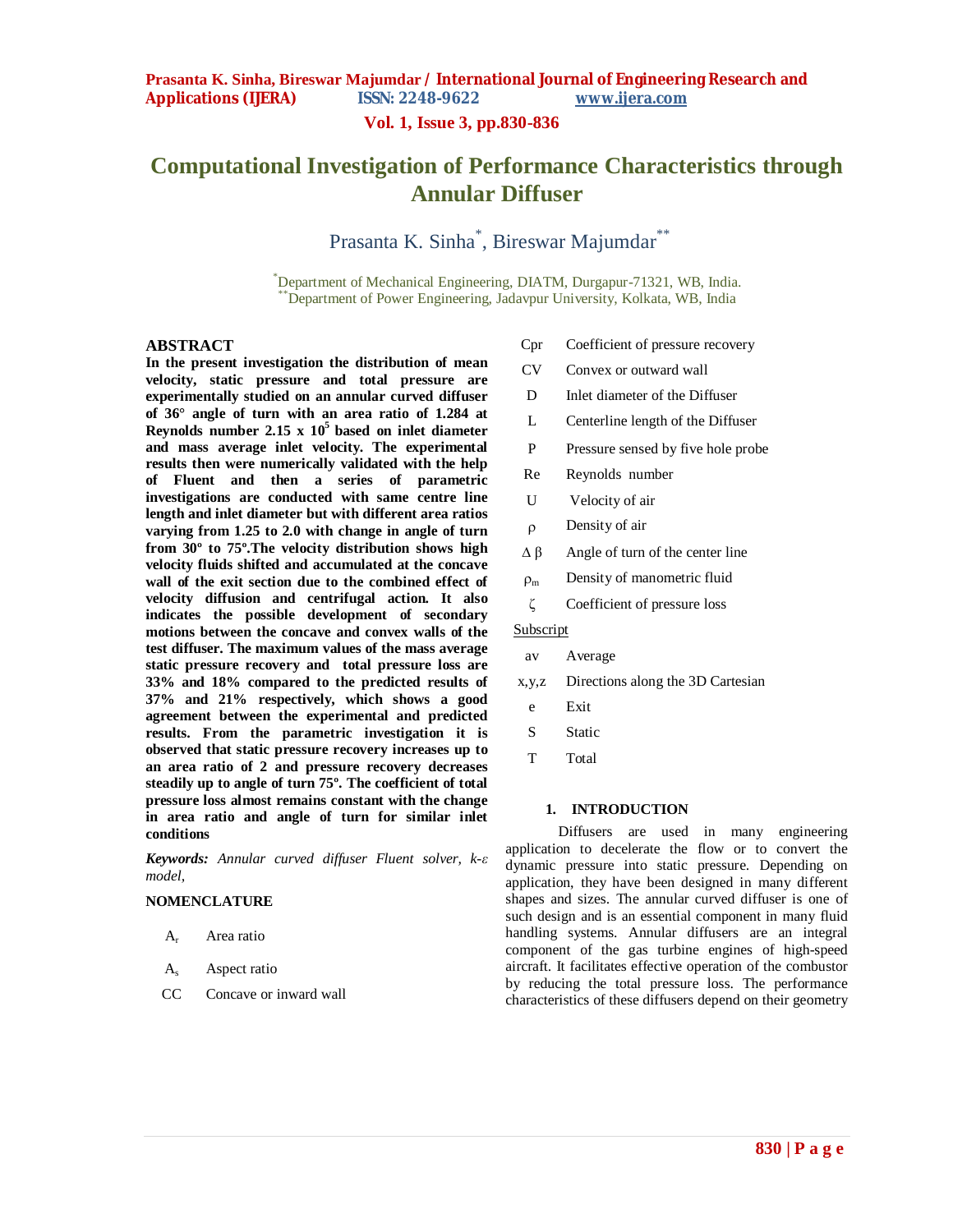and the inlet conditions. Part turn or curved diffusers are used in wind tunnels, compressor crossover, air conditioning and ventilation ducting systems, plumes, draft tubes, etc. The use of such diffusers mainly depends either on the specific design of the machine or on the space limitation where compactness is desired or both.

The objective of the present study is to investigate the flow characteristics within a circular cross sectioned annular curved diffuser. The performance of an annular curved diffuser is characterizes by static pressure recovery and total pressure loss coefficient and are defined as

*U avi P P Cpr Si Se* 2 0.5 ( ) …. (1) …. (2) *U avi PTi PTe* 2 0.5 ( ) 

An exhaustive survey of the reported literatures on various types of diffusers

reveals that the studies on straight diffusers are available in considerable numbers in open literatures. Literatures for curved diffusers, specially, part turn diffusers are less in number and detailed flow measurements methodologies for these diffusers are very limited in the open literatures.

The earliest work on curved diffuser was reported by Stanitz [1]. He designed the diffuser based on potential flow solution for two-dimensional, inviscid, incompressible and irrotational flow.

The first systematic studies on 2-D curved subsonic diffusers were carried out by Fox & Kline [2]. The centerline of the diffuser was taken as circular with a linearly varying area distribution normal to the centerline. They established a complete map of flow over a range of the L/D ratio and at different values of and at different values of ∆β.

A qualitative measurement of the mean flow quantities in a 40° curved diffuser of rectangular cross section with  $A_r = 1.32$  and inlet  $A_s = 1.5$  have been reported by McMillan [3]. The result clearly showed the development of strong counter rotating vortices between two parallel walls, which dominate the flow and performance characteristics.

Seddon [4] has made extensive experimental investigations to explain the self-generated swirl within the S-shaped diffuser of rectangular to circular crosssection having  $Ar = 1.338$ . He attempted to improve the performance of S-shaped diffusing ducts by introducing fences of 10 different configurations within the first bend of the diffuser and observed a significant improvement in the performance and exit flow distribution.

The relation between the shape of curvature and cross sectional area can be understood, if their effects are considered separately. In the early parts of 1980's researchers started working on how to improve the performance by introducing vortex generator, fences etc.

within the diffusers to change the magnitude and direction of the generated secondary motion.

Vakili *et al.* [5] reported the experimental studies in an S-shaped diffusing duct of  $\Delta \beta = 30^{\circ}/30^{\circ}$  having circular cross-section and  $A_r = 1.5$ . They observed that there is a significant improvement in the exit flow distribution and pressure recovery by introducing vortex generator at the inlet.

Yaras [6] experimentally investigated the flow characteristics of 90° curved diffuser with strong curvature having  $A_r = 3.42$  for different values of inlet boundary layer thickness and turbulence intensity. Measurements were taken by the help of seven-hole pressure probe. He observed that the performance parameters were almost independent by the variations in the inlet boundary layer.

Reichert and Wendt [7] experimentally studied the effect of vortex on the flow field of a diffusing S-duct with  $\Delta \beta = 30^{\circ}$  /30° and A<sub>r</sub> =1.5. The objective was to reduce flow distortion and improve total pressure recovery within the diffuser by using the vortex generation at the inlet. They concluded that the mechanism responsible for improved aerodynamic performance is not boundary layer re-energization from shed axial vortices but rather the suppression of detrimental secondary flows by redirecting the flow.

Majumder *et al.* [8] also studied the performance characteristics of a 90° / 90° S-shaped diffuser of rectangular cross section with  $A_r = 2.0$  and inlet  $A_s = 6.0$ by using three-hole pressure probe. They observed a detached flow at the inflexion point and overall pressure recovery in comparison to a straight diffuser is low. Sonoda *et al*. [9] studied the flow characteristics within an annular S-shaped duct. The effect on the flow of a downstream passage is also carried out. They observed that the total pressure loss near the hub is larger due to the instability of the flow, as compared with that near the casing, in the case of curved annular downstream passage. The total pressure loss near the hub is greatly increased compared with the straight annular passage.

Mullick and Majumdar [10] studied the performance of a fully developed subsonic turbulent flow in 22.5° / 22.5° circular cross section S-shaped diffusing duct. The experiment was carried out with  $Re = 8.4 \times 10^5$ and measurements were taken with the help of a precalibrated five-hole pressure probe. The experimental results indicated the generation of secondary flow in the form of a pair of contra rotating vortices in the first half, which changes its senses of rotation in the second half and overall static pressure recovery was 40%.

Numerical Simulation of flow development through turbine diffusers was reported by Dominy *et al.* [11] they performed the experiment in an S-shaped annular duct of inlet hub and core diameters arc 0.286m and 0.421m respectively and  $A_r = 1.5$  with inlet  $Re = 3.9$  x 10<sup>5</sup>. They used 34 numbers inlet swirl vanes. The results show that the influence of wakes and swirl upon the flow has a significant effect upon the development of flow. The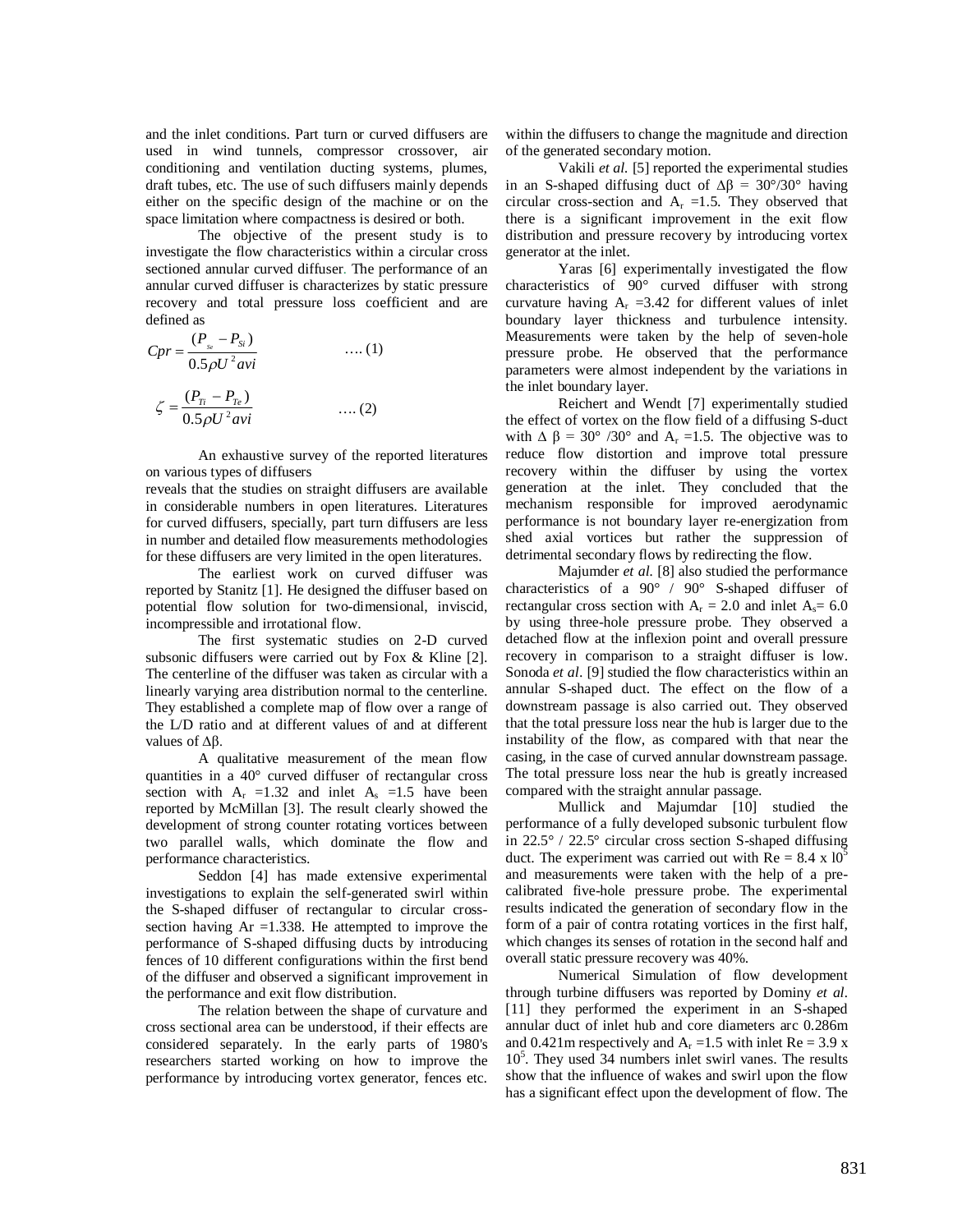numerical simulations also give a good matching of the flow development within this diffuser.

Fuji *et al* [12] studied the Curved Diffusing Annulus Turbulent Boundary layer Development and concluded a simplified but reliable method for boundary layer calculation with acceptable assumptions for special flow situations.

A numerical and experimental investigation of turbulent flows occurring in a 180° bend annular diffuser with an aperture in front of the bend was reported by Xia *et al.* [13] .They observed that the pressure recovery coefficient increases with increasing blow of mass flow rate and inlet pressure but remains nearly constant if the inlet pressure is higher than about 10 bars. The numerical prediction is compared with the experimental data and excellent agreement is achieved.

Sing *et al*. [14] conducted investigation to select the range of the inlet swirl intensity for the best performance of annular diffusers with different geometries but having the same equivalent cone angle. This is analyzed on the basis of the static pressure recovery and total pressure loss coefficients. The results show that the parallel diverging hub and casing annular diffuser produces the best performance at high-swirl intensities

Sinha *et al*. [15] conducted an experiment on 30° curved annular diffuser. They measured the mean velocity, static pressure and total pressure along the flow passage of the diffuser. They are also conducted a series of parametric investigations with same centre line length and inlet diameter but with different area ratios. They observed that the high velocity fluids shifted and accumulated at the concave wall of the exit section. They also observed that with the increase in area ratio pressure recovery increases upto certain point than with further increase in area ratio Pressure recovery decreases.

Sinha *et al*. [16] investigated an experiment on 37.5° annular diffusing duct. They measured the mean velocity, static pressure and total pressure along the flow passage of the diffuser. They are also conducted a series of parametric investigations with same centre line length and inlet diameter but with varying area ratio and different angle of turn. They observed that the high velocity fluids shifted and accumulated at the concave wall of the exit section. They also observed that with the increase in area ratio pressure recovery increases but with the increase in angle of turn Pressure recovery decreases.

# **2. METERIAL AND METHODOLOGY**

A test rig for the present investigation has been constructed at Fluid Mechanics & Machinery Laboratory of Power Engineering Department Jadavpur University to investigate the flow characteristics within a circular cross sectioned annular curved diffuser. The geometry of the test diffuser is shown in Fig.1 with co-ordinate system and measurement locations. The entire set up was fabricated from mild steel sheet except the test diffuser.

The test diffuser was designed with increase in area from inlet to exit and it distributed normal to the centerline as suggested by Fox and Kline [2]. The test diffuser was designed based on an area ratio of 1.284 and centerline length of 240 mm. The test diffuser is made of fiber glass reinforcement plastic. Centerline was turned at 36° from inlet to exit with inlet diameter of 78 mm.

In order to avoid the pressure losses and flow distortion at the inlet and exit, two constant area connectors were attached at the inlet and exit of the test diffuser. A pre-calibrated five-hole pressure probe was used to obtain detailed flow parameters like mean velocity and its components, total and static pressure and secondary motions along the entire length of the diffuser. Ambient air was used as working fluid.

For measuring mean velocity and its components and static and total pressure surveys along the entire cross section of curved diffuser, the test piece was divided into five planes, one at Section H, at Central horizontal plane, the Inlet section one diameter upstream of the test diffuser, two planes, Section A and Section B at 12° and 24° turn along the length of the diffusing passages and the fifth plane, Section C is at the mid point of the exit duct. The details of measured planes are shown in Fig.1 and Fig.2. For measurement of flow parameters the five hole pressure probe was inserted through a 8 mm drilled hole provided at eight locations, namely , 0°, 45°, 90°, 135°, 180°, 225°, 270° and 315° angle as shown detail in Fig.1.

The pre-calibrated five hole pressure probes was mounted in a traversing mechanism and the probe inserted into the flow field through 8 mm diameter drilled hole provided at the wall. The probe was placed within 1 mm of solid surface for the first reading. The probe was then moved radially and placed at the desired location as shown in Fig.1.

Instrumentation for the present study was chosen such that the experimental errors are minimum and also to have quick response to the flow parameters.

The pre-calibrated hemispherical tip five-hole pressure probe used for the present study. The probe was calibrated and using non null technique was used to measure the flow parameter.

All the five sensing ports of the probe were connected to a variable inclined multi tube manometer. The readings were recorded with respect to atmospheric pressure.

Resolving the velocity vector in the mutually perpendicular direction can be determined using the following equation.

$$
U_{av} = \sqrt{\frac{2}{\rho}(P_T - P_S)}
$$
  

$$
U_{av} = \sqrt{\frac{2\rho_m gh}{\rho_{air}}}
$$
 ...... (3)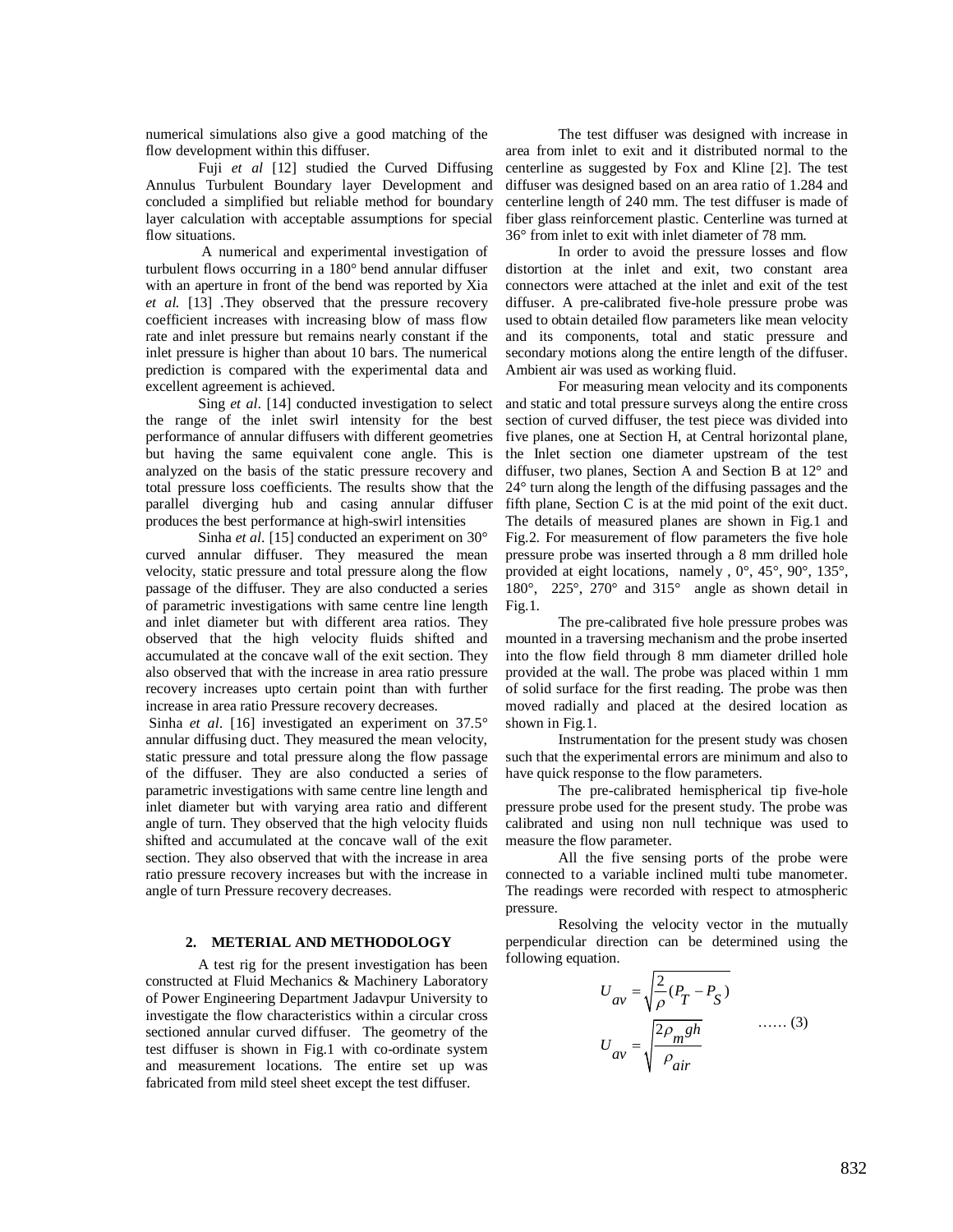$$
U_x = U_{av} \cos \alpha \cos \beta
$$
  
\n
$$
U_y = U_{av} \sin \alpha \cos \beta
$$
 ...... (4)  
\n
$$
U_z = U_{av} \sin \beta
$$

The mean velocity and components of mean velocity distribution have been drawn with the help of SURFER software



Fig.1 Geometry of test diffuser and measuring locations

The assessment of errors resulting from the readings of the present five hole pressure probe was made as a function of all incidence angles for all flow characteristics in all the probe sectors and discussed in details[16], [17].

# **3. RESULTS AND DISCUSSION**

The flow characteristics have been evaluated by mass average mean velocity, between the curved walls, total pressure and static pressure of the flow at various cross sections. Measured flow quantities have been presented in the form of 2-D profiles. All the velocities and pressures were normalized with respect to the inlet mass average velocity and inlet dynamic pressure respectively.

#### 3.1. MEAN VELOCITY DISTRIBUTION

The normalized mean velocity distribution in the form of contour plots at various sections of the curved diffuser has been discussed here and is shown in Fig.2.

Mean velocity at Section H as shown in Fig.2(a) indicates that the high velocity fluid occupies the flow area close to convex wall (cv) as the flow proceeds from inlet to exit. Flow is also diffused in the downstream direction due to increase in cross-sectional area. Low velocity fluid accumulates more towards close to the concave wall (cc) indicating a complex flow development dominated by combined effected of flow diffusion and centrifugal force. How ever a better understanding of the flow development can be observed through contour plot at Section A, Section B, and Section C as shown in Fig.2(c), (d) and (e).

Fig.2(b) indicates that the flow is symmetrical in nature throughout the entire cross- sectional area. The high velocity fluid occupies most of the cross-section except close to the bottom surface indicating no upstream effect on the flow due to the presence of the hub.



#### Fig.2. Mean velocity Contour

Fig.2(c), of Section A of the annular curved diffuser depicts that the flow is flow is better distributed though the high velocity core is located along the top portion of the plane connecting 45º-225º planes. Marginal variation of flow velocity is observed in the lower portion between 45º-225º planes. Further Fig.2.(c) indicates the overall acceleration of flow compared to the inlet as the effective flow of velocity is reduced due to the insertion of the hub. The mean velocity distribution in Section B is shown in Fig2.(d). This figure shows that the overall diffusion takes place at this section compared to the previous section. It is also observed that the more or less uniform flow occupies most of the cross-sectional area. The curvature effect has more reduced due to the presence of the hub, which restricts the movement of the bulk of the flow to one side of the diffuser. This phenomenon indicates the restriction of the development of the counter rotating flows between the top and bottom surface mainly due to presence of the hub and hence a better uniform flow is seen. However along the central plane of the Section B diffusion is not much and flow is more or less symmetrical in nature. However, the contour line at the bottom surface indicates the generation of secondary motion, which is limited to this only.

The velocity distribution at Section C as shown in Fig.2(e) clearly indicates the further diffusion of flow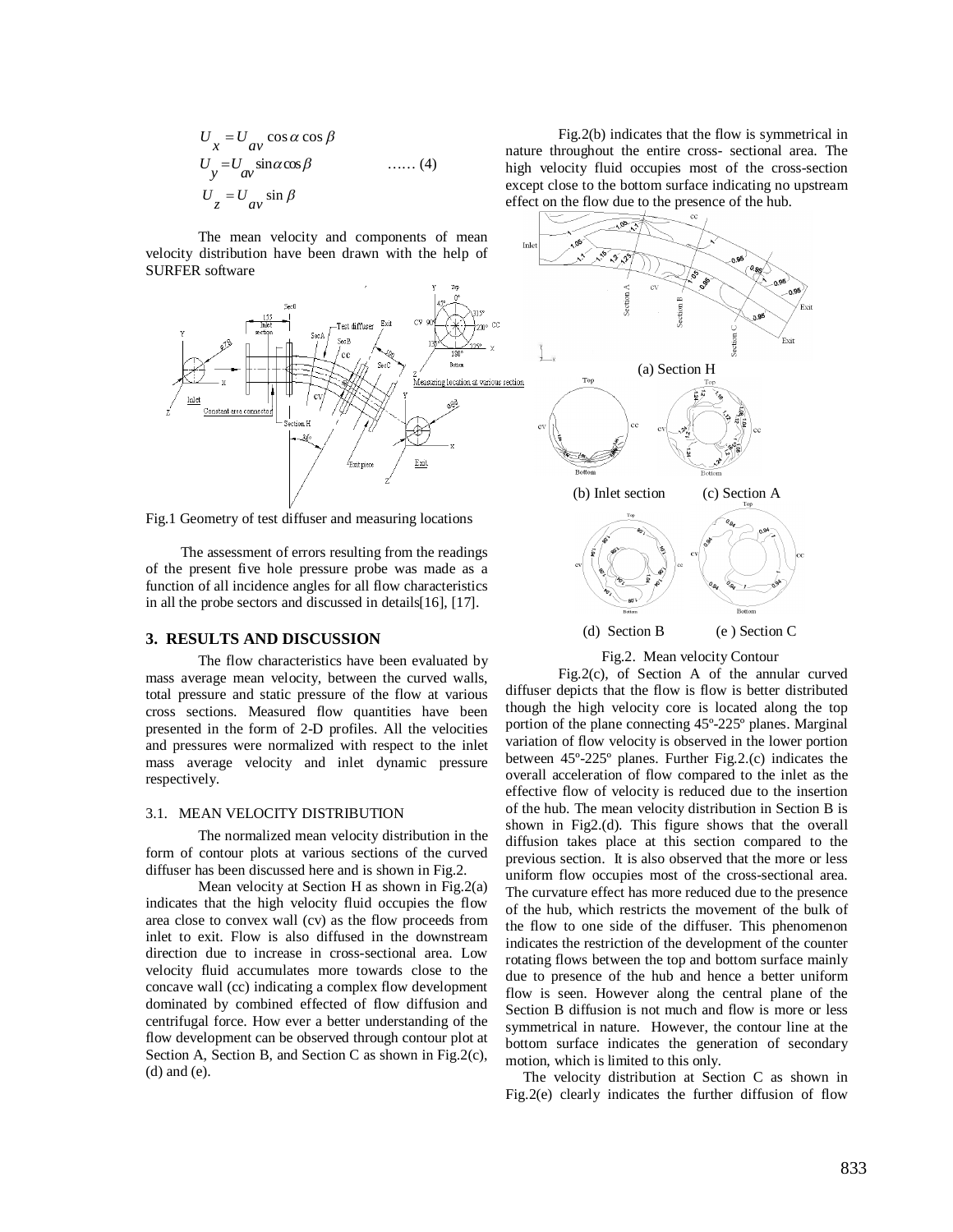along the centerline of the flow passage due to increase in cross sectional area. The figure also depicts that the high velocity core is shifted a little towards concave wall though the diffused uniform flow has occupied the more or less the whole cross sectional area. The secondary motion, which observed at previous sections, is not clearly seen at this section indicating a better flow at the exit of the annular curved diffuser.

## **3.2.** PRESSURE RECOVERY & LOSS COEFFICIENT

The variation of normalized mass averaged static pressure recovery and total pressure loss coefficients based on the mass average pressure at different sections of the test diffuser are shown in Fig.3. It was calculated based on the static pressure difference between the succeeding and preceding sections. The figure shows that the coefficient of pressure recovery decreases steadily up to the Section A in annular curved diffuser and then the increase takes place in rapidly up to the Section C. This is mainly due to the formation of secondary motions The overall mass average pressure recovery coefficient is nearly 33% for this diffuser.

The mass average total pressure loss coefficient increases in steadily in the test diffuser up to the Section A. Then the loss coefficients in curved diffuser increases sharply up to Section C. The overall mean value in mass average pressure loss coefficient is nearly 17 % for this test diffuser.



## 3.3. NUMERICAL VALIDATION

In the present study a preliminary investigation was carried out using different turbulence models available in FLUENT. Based on the Intensive investigation it was found that Standard  $k - \varepsilon$  model of turbulence provides the best result and results obtained from computational analysis match both in qualitatively and quantitatively with the experimental results. It is to be noted here that the inlet profiles obtained during experiment are fed as an inlet condition during the validation with FLUENT. Some of the validation figures are shown in Fig 4 and Fig 5 (a), Fig 5 (b) and Fig 5 (c) respectively.

All three figures indicate that the mass averaged mean velocity contours obtained by computational and experimental investigations, which shows a qualitative matching to each other.





However a slight mismatch can be observed at the 135º and 180º plane of Section A close to the bottom and concave surface. This could be due to the complicated nature of flow at those planes, which was not properly predicted by the process of computer simulation.

The mean velocity distribution at the Section B and Section C are shown in Fig  $5$  (b) and Fig  $5$ (c) show a reasonably good agreement of the computational investigation with the experimental results.

 Fig.6 shows the comparison of performance parameters like coefficient of static pressure recovery and coefficient of total pressure loss obtained through experimental and computational investigation. From the figure it has been observed that coefficient of pressure recovery  $C_{\text{pr}}$  for the computational investigation was obtained as 37% compared to the experimental investigation, which obtained as 33%. Similarly the coefficient of pressure loss is obtained as 21% in computation investigation compared to the 18% of experimental study. This shows very good matching of the predicted results with the experimental one

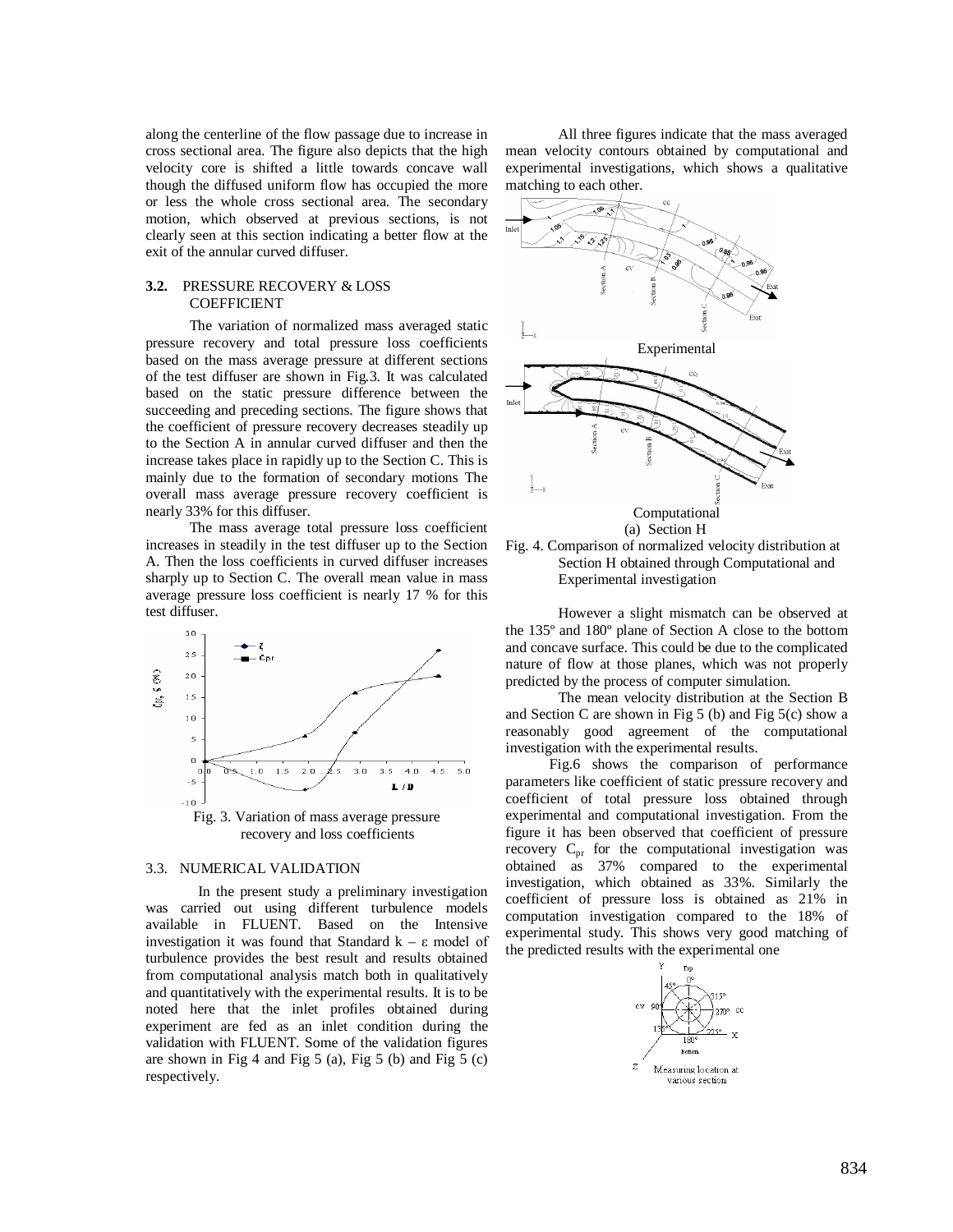

Experimental Computational Fig. 5. Comparison of normalized velocity distribution at Section A, Section B and Section C

.



Fig.6. Comparison of performance parameters obtained through computational and experimental investigation

These agreements confirm that the CFD code using Standard k – ε model can predict the flow and performance characteristics reasonably well for similar geometries with same boundary conditions

#### **3.4.** PARAMETRIC INVESTIGATION

To obtain a more insight of the performance parameters an intense parametric study of pressure recovery/loss coefficient for different area ratio diffusers with the angle turn 30º, 40º, 50º, 60º, 70º and 75º.. For this purpose area ratios 1.25, 1.5, 1.75, and 2, with the angle of turn 30º, 40º, 50º, 60º, 70º and 75º annular curved

diffusers have chosen. From this investigation it is observed from Fig. 7 that for the increase in area ratio from1.25 to 2, static pressure recovery increases sharply and it was maximum at area ratio 2 with angle turn 30º. But with increase in angle turn pressure recovery decreases steadily except in area ratio 1.25 where with the increase in angle of turn from 30º to 40º pressure recovery increases then with the further increase of angle of turn it decreases steadily. The coefficient of total pressure loss almost remains constant with the change in area ratio for similar inlet conditions



recovery and loss coefficients.

# **CONCLUSION**

Based on the present investigation following conclusion have drawn for the present paper.

High velocity fluids shifted and accumulated at the concave wall of the exit section. The mass average static pressure recovery and total pressure loss for the curved test diffuser is continuous from Section A to Section C. Performance parameter like coefficient of mass average static pressure recovery and coefficient of mass average total pressure loss are 33% and 18% respectively.

A comparison between the experimental and predicated results for the annular curved diffuser show good qualitative agreement between the two. The coefficient of mass averaged static pressure recovery and total pressure loss are obtained as 37% and 21% in predicted results and in the experimental results their values obtained as 33% and 18% respectively, which indicate a good matching between the experimental and predicted results From the parametric investigation it is observed that static pressure recovery increases sharply up to an area ratio of 2 and but it is decreases steadily with the increase of angle of turn up to 75º. The coefficient of total pressure loss almost remains constant with the change in area ratio and angle of turn for similar inlet conditions. Among the different turbulence models within the fluent solver a standard k-ε model shows the best results and predicts the flow and performance

characteristics well for annular curved diffusing ducts with uniform flow at inlet.